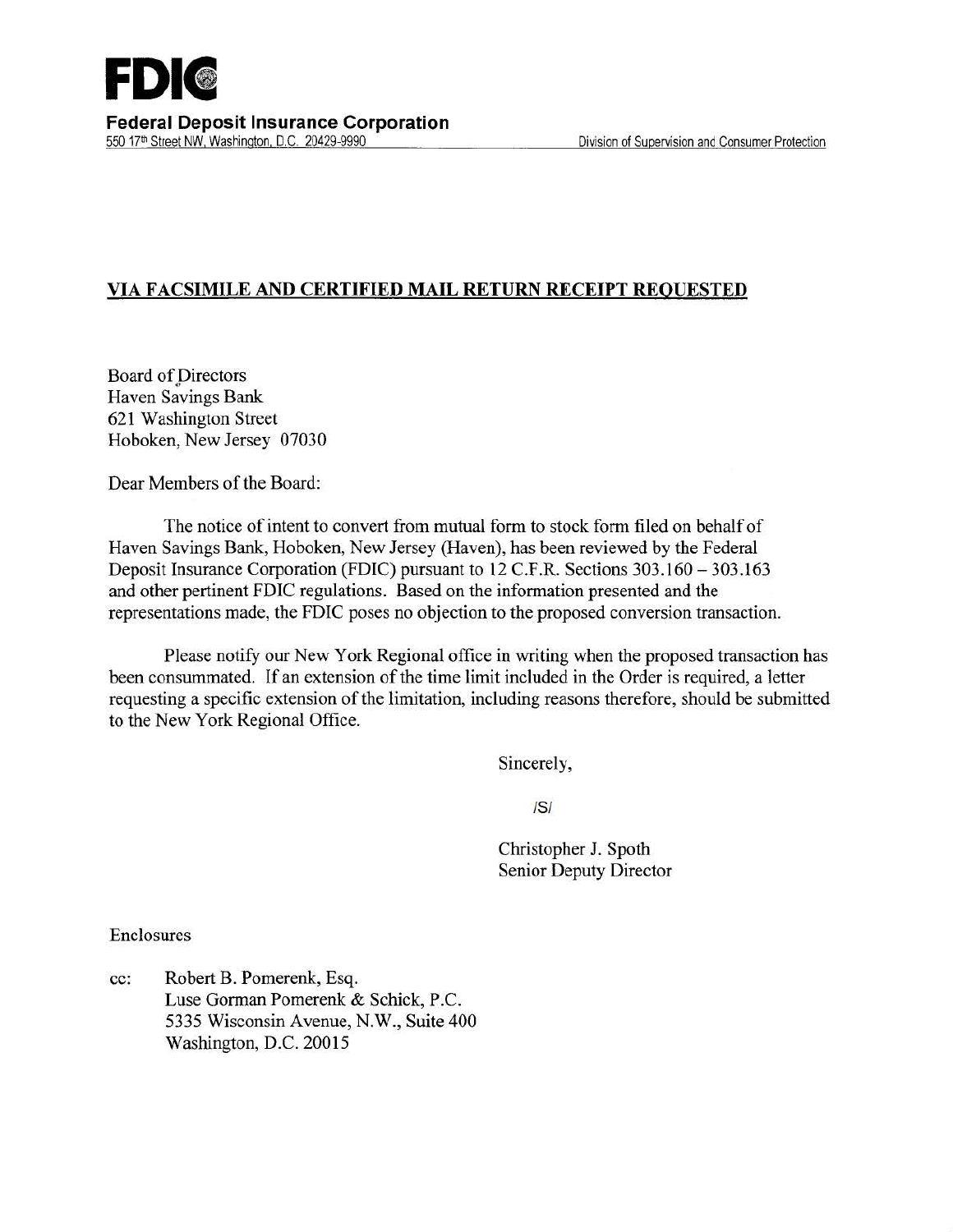## FEDERAL DEPOSIT INSURANCE CORPORATION

Haven Savings Bank Hoboken, Hudson County, New Jersey

Application for Consent to Merge

## ORDER AND BASIS FOR CORPORATION APPROVAL

Pursuant to Section 18(c) and other provisions of the Federal Deposit Insurance (FDI) Act, an application has been filed on behalf of Haven Savings Bank, Hoboken, New Jersey (Mutual Institution), currently a state-chartered, mutually-owned Deposit Insurance Fund (DIF) member with total resources of \$715,947,000 and total deposits of \$551,749,000 as of June 30, 2009, for the FDIC's consent to merge with Haven Interim Bank II, a proposed new interim New Jersey chartered.stock savings bank.

The transaction is to effect the Mutual Institution's plan of reorganization which, solely to facilitate such undertaking, provides for:

- Mutual Institution to organize a new interim stock savings bank under New Jersey law as a wholly-owned subsidiary to be known as Haven Interim Bank I (Interim I);
- Interim I to organize a New Jersey-chartered interim stock savings bank, Haven Interim Bank II (Interim II), as a wholly-owned subsidiary;
- Interim I to organize Haven Bancorp, Inc., a new wholly-owned Delaware-chartered subsidiary corporation (Stock Holding Company);
- Mutual Institution to convert to the capital stock form of organization by exchanging its charter for that of a New Jersey stock savings bank (Stock Bank), while Interim I will exchange its certificate of incorporation for a New Jersey chartered mutual holding company to become Haven Bancorp, MHC (Mutual Holding Company);
- Interim II to immediately merge with and into Stock Bank, with the Stock Bank as the surviving entity under the name Haven Savings Bank (Resultant Bank). All of the initially issued stock of the Stock Bank will be transferred to the Mutual Holding Company in exchange for membership interests in the Mutual Holding Company;
- The Mutual Holding Company to immediately thereafter contribute 100 percent of the shares of the Resultant Bank to the Stock Holding Company, and the Resultant Bank will become a wholly-owned subsidiary of the Stock Holding Company.

Upon consummation of the reorganization, the deposits of Haven Savings Bank will continue to be insured under the DIF. On the effective date of the reorganization, Haven Savings Bank will be a stock bank that is wholly owned by Haven Bancorp, Inc., which will be wholly owned by Haven Bancorp, MHC. Applications for the establishment of Haven Bancorp, MHC and Haven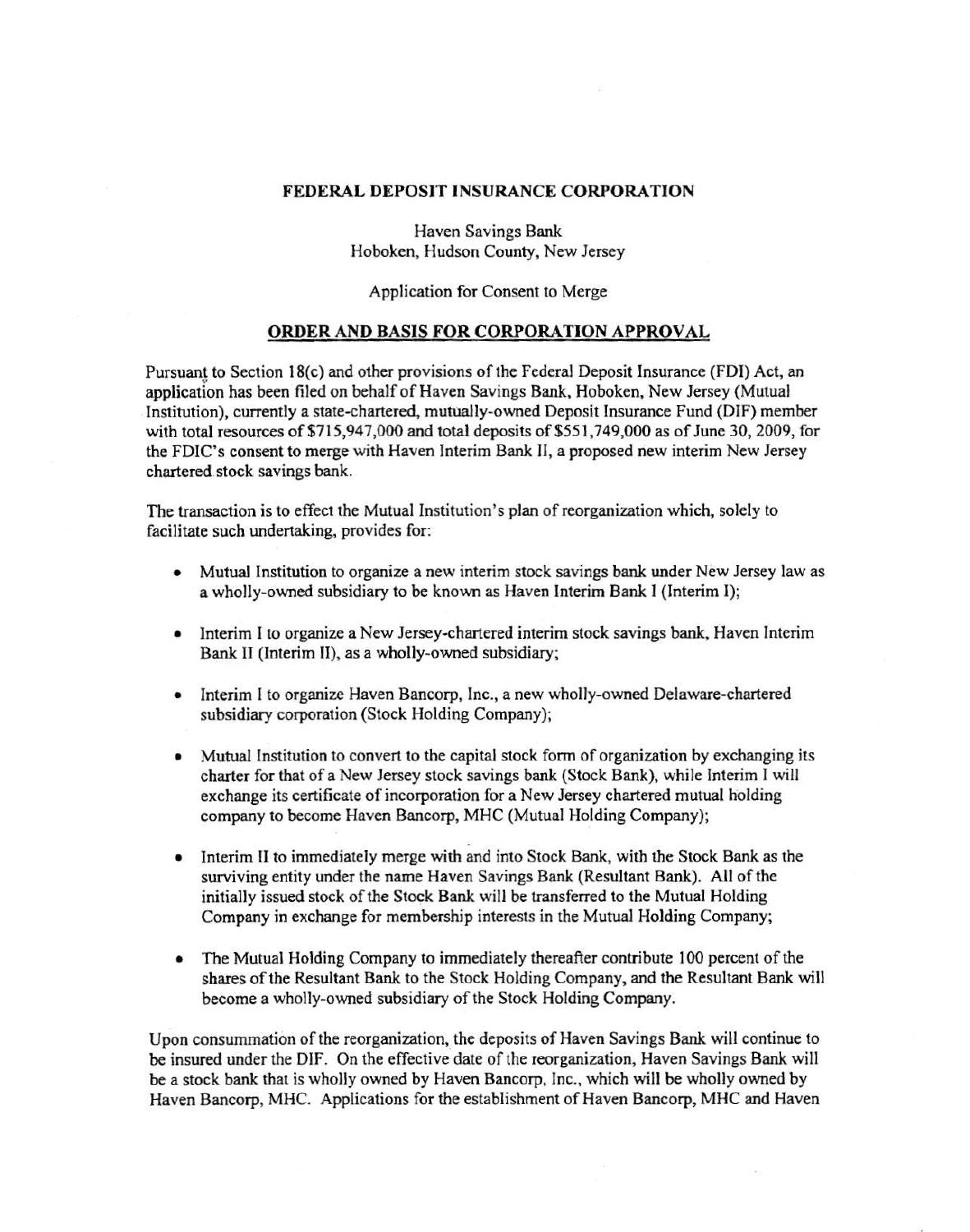Bancorp, Inc. have been approved by the Federal Reserve Bank of New York. The New Jersey Department of Banking and Insurance has granted Haven Savings Bank the authority to conduct a banking business and approved the establishment and operation of a stock savings bank. Following consummation of the merger, Haven Savings Bank will operate the same banking business, with the same management, at the same locations now being served by the Mutual Institution. The proposed transaction will not alter the competitive structure of banking in the market served by the Mutual Institution. Haven Savings Bank's main office will continue to be located at 621 Washington Street, Hoboken, New Jersey.

Notice of the proposed transaction, in a form approved by the FDIC, has been published pursuant to the FDI Act. A review of available information, including the Community Reinvestment Act (CRA) Statement of the Mutual Institution, disclosed no inconsistencies with the purposes of the CRA. Haven Savings Bank is expected to continue to meet the credit needs of its entire community, consistent with the safe and sound operation of the institution.

In connection with the merger application, the FDIC has taken into consideration the financial and managerial resources and prospects of the Mutual Institution and the Resultant Bank, the convenience and needs of the community to be served, and the competitive effects of the proposed transactions. The FDIC has also taken into consideration the effectiveness of the insured depository institutions involved in the proposed merger transaction in combating moneylaundering activities.

Having found favorably on all statutory factors, it is the FDIC's judgment that the application should be and is hereby approved, subject to the following conditions, some of which are continuing in nature:

- I. That, except for the proposed transfer of stock to Haven Bancorp, MHC and the contribution of that stock by Haven Bancorp, MHC to Haven Bancorp, Inc., no shares of the stock of Haven Savings Bank shall be sold, transferred or otherwise disposed of, to any person (including any Employee Stock Ownership Plan) unless prior notice is provided to, and non-objection is received from, the FDIC;
- 2. That, prior to a sale, transfer or other disposition of any shares of Haven Bancorp, Inc. by Haven Bancorp, MHC, to any person (including any Employee Stock Ownership Plan) or a conversion of Haven Bancorp, MHC to stock form, Haven Savings Bank will provide written notification to the FDIC and provide the FDIC with copies of all documents filed with the state and Federal banking and/or securities regulators in connection with any sale, transfer, disposition or conversion;
- 3. That, should any shares of stock of Haven Savings Bank or Haven Bancorp, Inc. be issued to persons other than Haven Bancorp, MHC, any dividends waived by Haven Bancorp, MHC must be retained by Haven Bancorp, Inc. or Haven Savings Bank and segregated, earmarked or otherwise identified on its books and records; such amounts must be taken into account in any valuation of the institution and factored into the calculation used in establishing a fair and reasonable basis for exchanging shares in any subsequent conversion of Haven Bancorp, MHC to stock form; such amounts shall not be